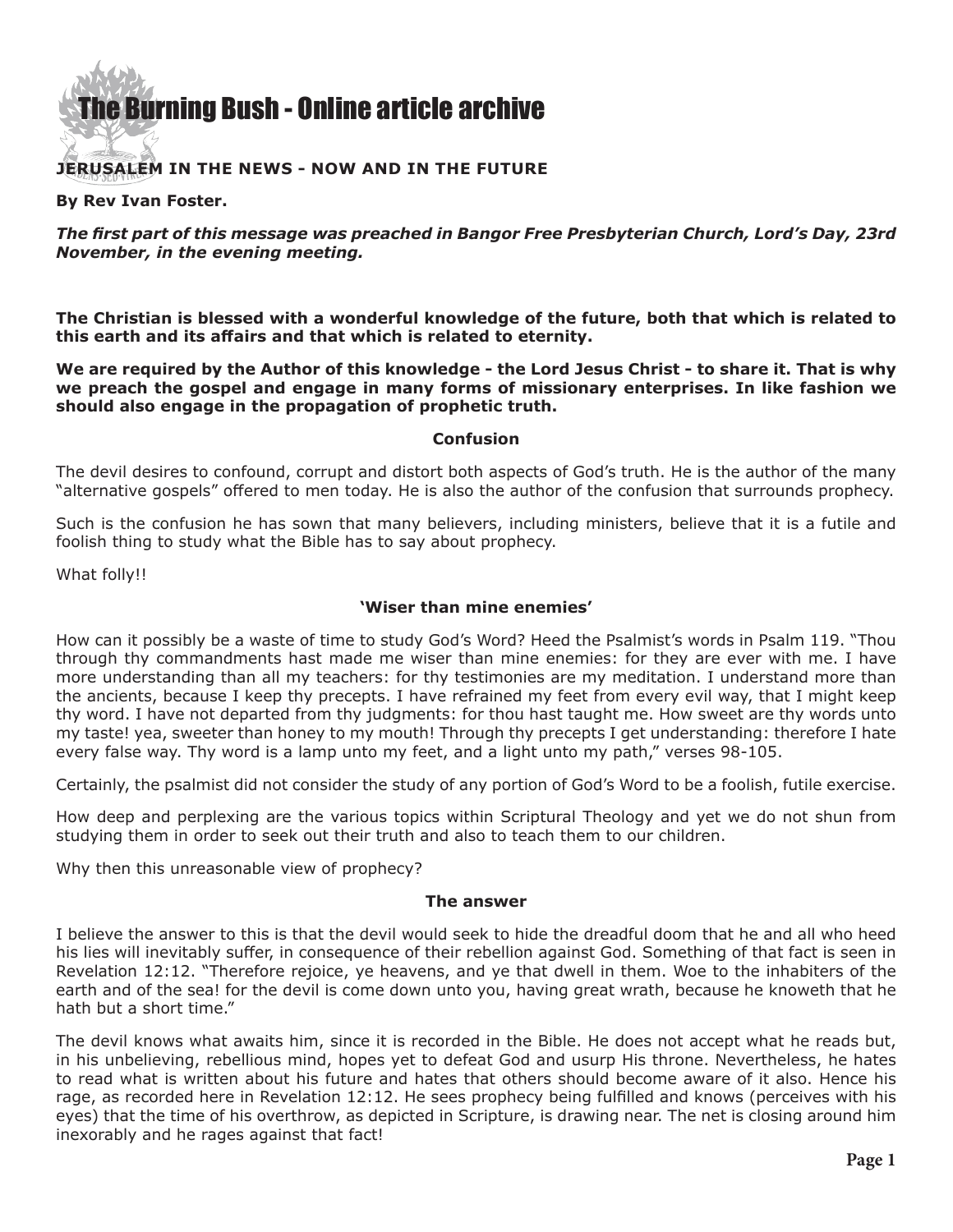

For this reason, he does not want you to read and study what God says about his ignominious end and his schemes and devices, whereby he seeks to entangle men in his doomed attempts at dethroning God. Were you to become informed of these schemes then you would recognise the devil's machinations in the world today and, as a Christian, adopt the correct attitude and action against his wicked deceits.

That the devil wishes to avoid at all costs!

I wish to engage in a little prophetic study this evening.

Jerusalem holds a special place within Scripture. Here is God's definition of the city. "Beautiful for situation, the joy of the whole earth, is mount Zion, on the sides of the north, the city of the great King," Psalm 48:2.

The Saviour endorses this exalted view of Jerusalem in His sermon on the mount. "But I say unto you, Swear not at all; neither by heaven; for it is God's throne: nor by the earth; for it is his footstool: neither by Jerusalem; for it is the city of the great King," Matthew 5:34-35.

The Saviour would have us today regard Jerusalem as it is described. The Psalmist's portrait of Jerusalem is not merely an Old Testament perception which has passed away as a result of the rift between God and his ancient people Israel, and the judgment which befell the city in AD 70 and which, in truth, rests upon it to this day. No, the affection felt for Jerusalem in the Old Testament continues today.

#### **Tears**

That affection and love was displayed by the Saviour when He beheld the city from the heights of the Mount of Olives as it is recorded in Luke 13:34-35. "O Jerusalem, Jerusalem, which killest the prophets, and stonest them that are sent unto thee; how often would I have gathered thy children together, as a hen doth gather her brood under her wings, and ye would not! Behold, your house is left unto you desolate: and verily I say unto you, Ye shall not see me, until the time come when ye shall say, Blessed is he that cometh in the name of the Lord."

The love of Christ for the city is painted vividly for us in His tears. But please note that despite the dreadful sin which Jerusalem is about to commit, the rejection and crucifixion of her Messiah, God's links with the city and the people will not be severed forever! Their house may be left 'desolate" for a time but there is a future restoration mentioned. "Ye shall not see me, until the time come when ye shall say, Blessed is he that cometh in the name of the Lord."

The Lord would have His people to "pray for the peace of Jerusalem: they shall prosper that love thee," Psalm 122:6. Yes, though estranged from God because of sin and rebellion, yet the city and the people still are beloved of God. Is not the chastening which has long befallen that city a token of God's continuing love? "And ye have forgotten the exhortation which speaketh unto you as unto children, My son, despise not thou the chastening of the Lord, nor faint when thou art rebuked of him: for whom the Lord loveth he chasteneth, and scourgeth every son whom he receiveth. If ye endure chastening, God dealeth with you as with sons; for what son is he whom the father chasteneth not?" Hebrews 12:5-7.

This Jerusalem is very much in the news today but it will be even more so in the not too distant future.

I wish to look at what is revealed to us regarding some aspects of the future of Jerusalem in this age.

#### **I. THE PRESENT HATRED OF JERUSALEM WILL CULMINATE IN A FURIOUS ATTACK UPON IT BY THE ANTICHRIST**

Zechariah 12 and 14 speak of that savage attack. "Behold, I will make Jerusalem a cup of trembling unto all the people round about, when they shall be in the siege both against Judah and against Jerusalem. And in that day will I make Jerusalem a burdensome stone for all people: all that burden themselves with it shall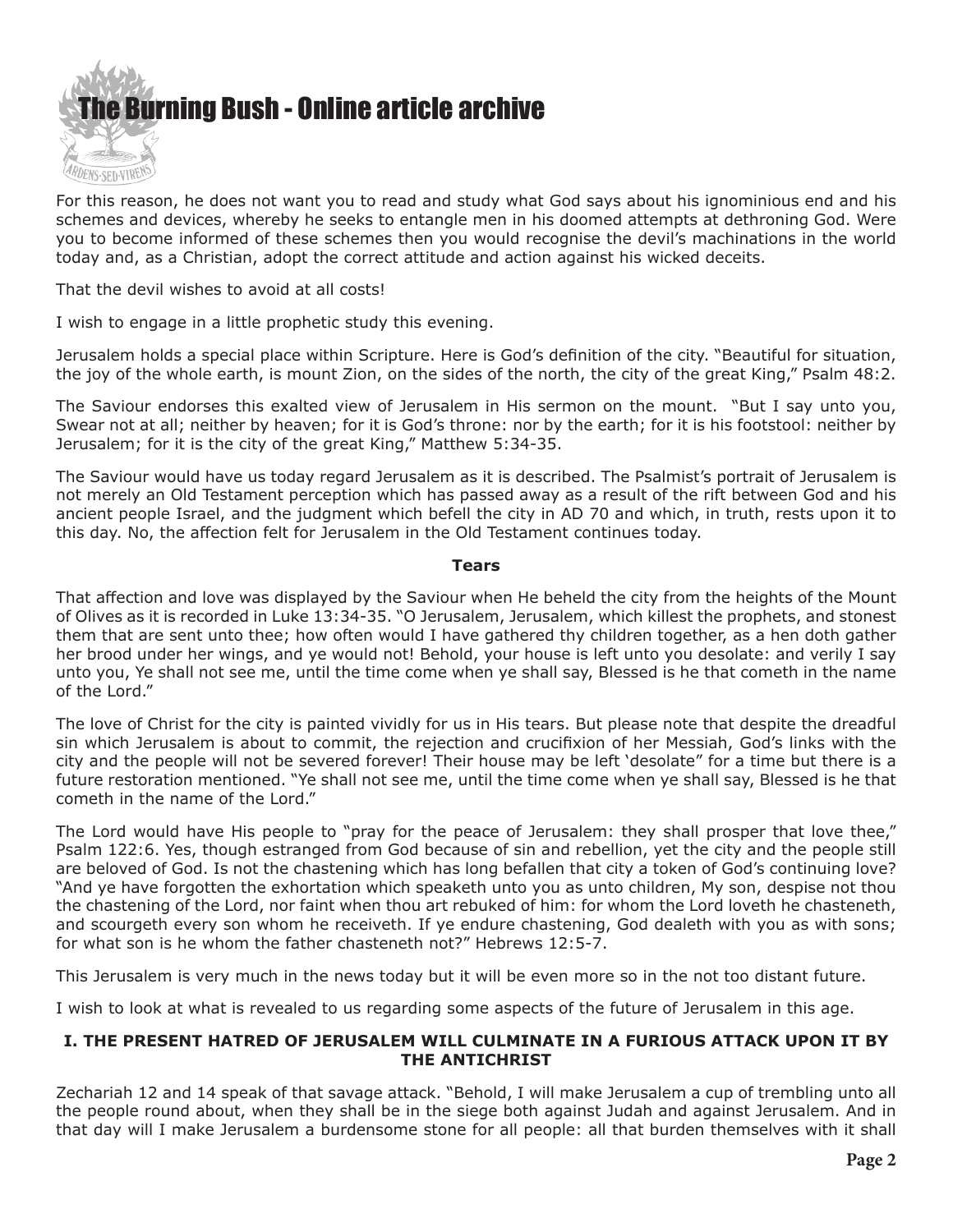

be cut in pieces, though all the people of the earth be gathered together against it," Zechariah 12:2-3.

"For I will gather all nations against Jerusalem to battle; and the city shall be taken, and the houses rifled, and the women ravished; and half of the city shall go forth into captivity, and the residue of the people shall not be cut off from the city," Zechariah 14:2.

**1. This attack will come very close to the end of this age.** Note the words that we read in Zechariah 14:1. "Behold, the day of the LORD cometh, and thy spoil shall be divided in the midst of thee." Here is God's time stamp upon this event. It is part of the run-up to the "Day of the Lord"!

Furthermore, the time of these events is further indicated in Zechariah 14:3-4. "Then shall the LORD go forth, and fight against those nations, as when he fought in the day of battle. And his feet shall stand in that day upon the mount of Olives, which is before Jerusalem on the east . . ." Can there be any doubt about what is referred to here in these words? Surely it is the fulfilment of the promise given to the apostles as they stood on the Mount of Olives and gazed up into heaven at the departing, ascending Saviour. "And when he had spoken these things, while they beheld, he was taken up; and a cloud received him out of their sight. And while they looked stedfastly toward heaven as he went up, behold, two men stood by them in white apparel; which also said, Ye men of Galilee, why stand ye gazing up into heaven? this same Jesus, which is taken up from you into heaven, shall so come in like manner as ye have seen him go into heaven. Then returned they unto Jerusalem from the mount called Olivet, which is from Jerusalem a sabbath day's journey," Acts 1:9-12.

Zechariah informs us of the Saviour's return to the Mount of Olives and it is in response to the cruel attack upon Jerusalem by their ancient enemies under the Antichrist.

**2. The attack upon Jerusalem is the Antichrist's final fling.** It resembles what we read of in Mark 9:25-27. "When Jesus saw that the people came running together, he rebuked the foul spirit, saying unto him, Thou dumb and deaf spirit, I charge thee, come out of him, and enter no more into him. And the spirit cried, and rent him sore, and came out of him: and he was as one dead; insomuch that many said, He is dead. But Jesus took him by the hand, and lifted him up; and he arose." Here is a very clear picture of the petulant wrath of the devil when he is frustrated in his purpose. That will be manifested terribly in this attack upon Jerusalem.

**3. This is the time of 'Jacob's Trouble'.** We are told especially that Jerusalem will be trodden under foot by the Gentiles for a specific but short period at the end of this age.

Ever since the destruction of Jerusalem by the Romans in AD 70, it has been the lot of the nation of Israel and the city of Jerusalem to be subjugated by her enemies. "And they shall fall by the edge of the sword, and shall be led away captive into all nations: and Jerusalem shall be trodden down of the Gentiles, until the times of the Gentiles be fulfilled," Luke 21:24.

#### **Another siege**

There will be yet another occasion when "ye shall see Jerusalem compassed with armies," Luke 21:20.

That event is referred to by the Saviour in Matthew 24. "When ye therefore shall see the abomination of desolation, spoken of by Daniel the prophet, stand in the holy place, (whoso readeth, let him understand:) then let them which be in Judaea flee into the mountains," verses 15-16.

This is not to be confused with the events of AD 70 when the Romans overthrew Jerusalem and which the Saviour refers to in Luke 21:24, quoted above. AD 70 was followed by Jerusalem being trodden down of the Gentiles, until the times of the Gentiles be fulfilled. That 'time' has extended for over 1900 years!

#### **'Immediately'**

However, the events depicted by the Saviour in Matthew 24: 15-16 are not followed by 1900 years of Gentile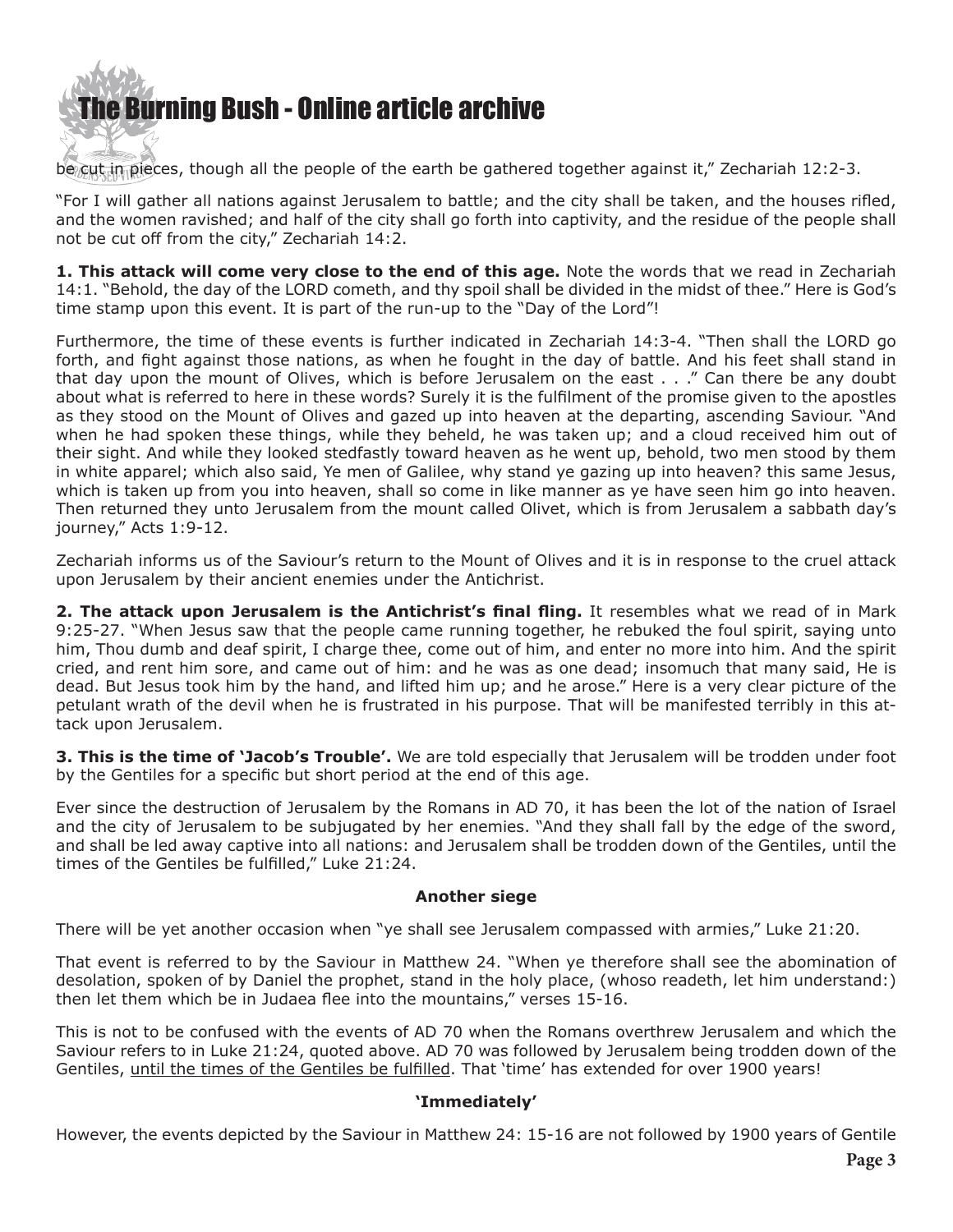

subjugation but the Saviour explicitly says: "For then shall be great tribulation, such as was not since the beginning of the world to this time, no, nor ever shall be," Matthew 24:21. Here is tribulation greater than that of AD 70, great indeed as that was! Greater than the unspeakable wickedness of Hitler's slaughter of 6 million Jews in World War II!

Furthermore, the time of this attack upon Jerusalem and the tribulation which it prompts is clearly identified by the Saviour in His words which follow. "Immediately after the tribulation of those days shall the sun be darkened, and the moon shall not give her light, and the stars shall fall from heaven, and the powers of the heavens shall be shaken: and then shall appear the sign of the Son of man in heaven: and then shall all the tribes of the earth mourn, and they shall see the Son of man coming in the clouds of heaven with power and great glory. And he shall send his angels with a great sound of a trumpet, and they shall gather together his elect from the four winds, from one end of heaven to the other," Matthew 24:29-31.

Nothing can be clearer than this. There is to be a future attack upon Jerusalem involving the Antichrist and his ten-kingdom confederacy, mentioned in Revelation 17:12-14. "And the ten horns which thou sawest are ten kings, which have received no kingdom as yet; but receive power as kings one hour with the beast. These have one mind, and shall give their power and strength unto the beast. These shall make war with the Lamb, and the Lamb shall overcome them: for he is Lord of lords, and King of kings: and they that are with him are called, and chosen, and faithful." The period of tribulation ushered in by the attack will be immediately followed by the visible, glorious return of the Lord Jesus.

This entirely agrees with what Zechariah says in the passages before us.

#### **How long?**

Just how long will this period of tribulation last? It is that time referred to by Jeremiah: "Alas! for that day is great, so that none is like it: it is even the time of Jacob's trouble; but he shall be saved out of it," Jeremiah 30:7.

That time of trouble for Israel is mentioned in a number of places. Here is what Daniel says of that time. "And the ten horns out of this kingdom are ten kings that shall arise: and another shall rise after them; and he shall be diverse from the first, and he shall subdue three kings. And he shall speak great words against the most High, and shall wear out the saints of the most High, and think to change times and laws: and they shall be given into his hand until a time and times and the dividing of time. But the judgment shall sit, and they shall take away his dominion, to consume and to destroy it unto the end. And the kingdom and dominion, and the greatness of the kingdom under the whole heaven, shall be given to the people of the saints of the most High, whose kingdom is an everlasting kingdom, and all dominions shall serve and obey him," Daniel 7:24-27.

The phrase, "they shall be given into his hand until a time and times and the dividing of time" refers to 1 year, 2 years, plus half a year which, of course, equals three and a half years.

#### **No room for doubt**

That we may have no doubts about the length of this period, the Lord employs two other measurements. "And there was given unto him (the beast, the Antichrist) a mouth speaking great things and blasphemies; and power was given unto him to continue forty and two months," Revelation 13:5.

Again, this measurement appears in Revelation 11:2. "But the court which is without the temple leave out, and measure it not; for it is given unto the Gentiles: and the holy city shall they tread under foot forty and two months"

The other measurement used by God regarding this period of tribulation is seen in Revelation 11:3. "And I will give power unto my two witnesses, and they shall prophesy a thousand two hundred and threescore days, clothed in sackcloth." This measurement is also used in Revelation 12:6, when it refers to the preser-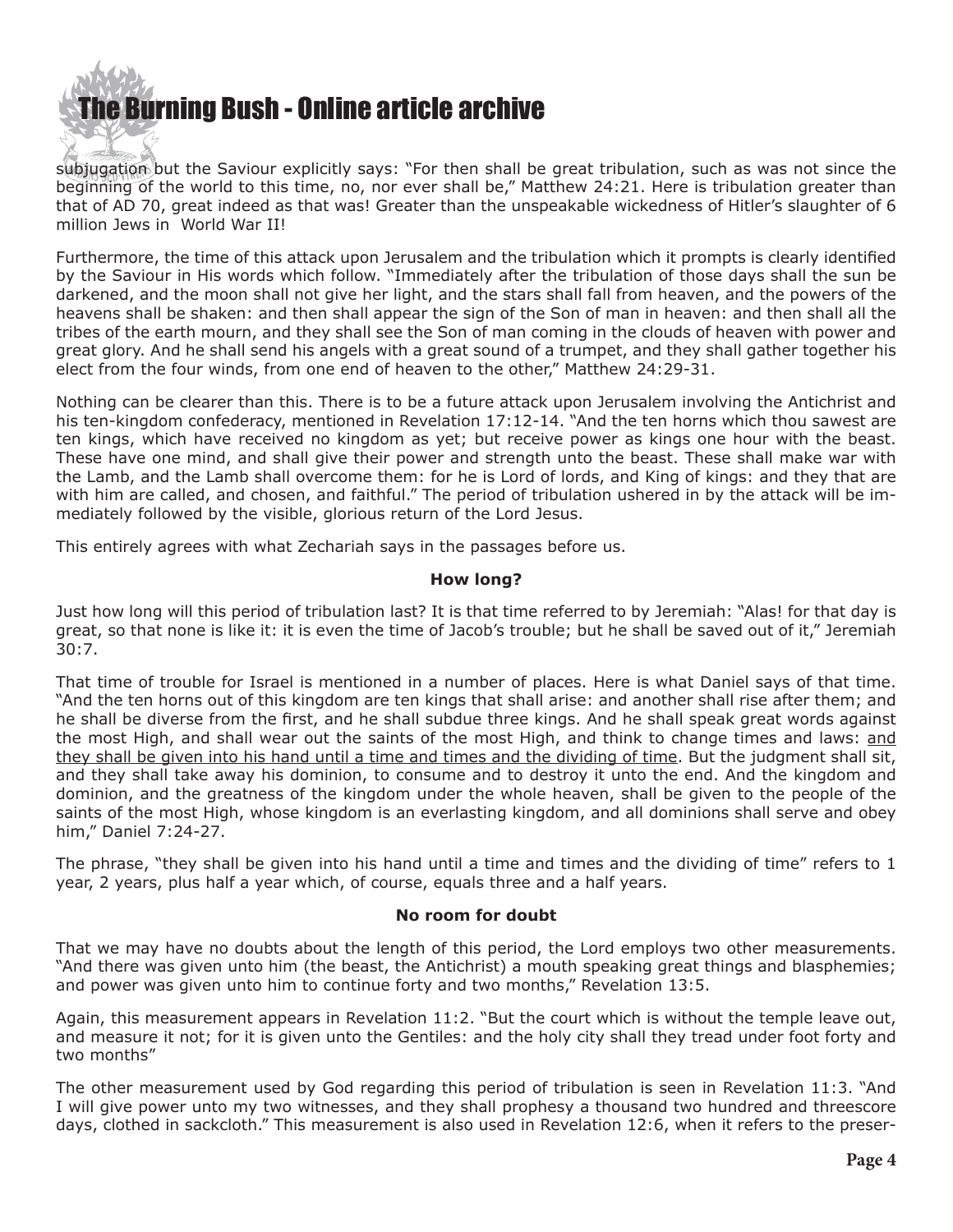

vation of the godly remnant in Jerusalem during that tribulation. "And the woman fled into the wilderness, where she hath a place prepared of God, that they should feed her there a thousand two hundred and threescore days."

So, the Lord, in order to emphasise the length of the period of the tribulation, states it using three different numerical expressions. We employ the same method of emphasis when we wish to underscore a length of time. One might well say to a friend, "I hope to be home again on the 21st of the month, in three weeks' time. I am going to be away for twenty-one days."

By this method of employing three different terms of duration, the Lord leaves no room for doubt as to the length of the great tribulation.

#### **Purpose of the trouble**

What must be stated here is the purpose that God is working out in this period of tribulation. Zechariah 13:8-9 tells us clearly. "And it shall come to pass, that in all the land, saith the LORD, two parts therein shall be cut off and die; but the third shall be left therein. And I will bring the third part through the fire, and will refine them as silver is refined, and will try them as gold is tried: they shall call on my name, and I will hear them: I will say, It is my people: and they shall say, The LORD is my God."

The leaders of the Jews, in response to Pilate's action at the trial of the Saviour, uttered a terrible statement. "Pilate . . . took water, and washed his hands before the multitude, saying, I am innocent of the blood of this just person: see ye to it. Then answered all the people, and said, His blood be on us, and on our children," Matthew 27:24-25. The consequences of the rejection of Christ and His subsequent death have resulted in the 2000 years of suffering by the Jewish people and it is not finished yet. They have yet to pass through that tribulation out of which the Lord will save a third of them. There is a glorious hope for the remnant of the Jews God has purposed to save. "And I will pour upon the house of David, and upon the inhabitants of Jerusalem, the spirit of grace and of supplications: and they shall look upon me whom they have pierced, and they shall mourn for him, as one mourneth for his only son, and shall be in bitterness for him, as one that is in bitterness for his firstborn," Zechariah 12:10. "In that day there shall be a fountain opened to the house of David and to the inhabitants of Jerusalem for sin and for uncleanness," Zechariah 13:1.

The salvation of a remnant of one third of the people of Israel under Antichrist's oppression is God's purpose and "that day" of salvation is, of course, the day of the Lord's return when He will deliver Jerusalem and end the Antichrist's reign.

#### **II. DURING THE 42 MONTHS OF ANTICHRIST'S TRAMPLING DOWN OF JERUSALEM, THE ABOMI-NATION OF DESOLATION WILL STAND IN THE TEMPLE OF GOD**

**1. The Jews will build again the temple.** Ask any Muslim for he has no doubts! There are believers who will scoff at the idea of the Jews building a new temple in Jerusalem. Their scoffing is of the same spirit as was manifested in those who scoffed at the idea of the Jews returning to their own land and being once again constituted as a nation! That scoffing was very much to the fore, in times prior to 1948, whenever such a claim was made on the basis of what Ezekiel 36:24 states: "For I will take you from among the heathen, and gather you out of all countries, and will bring you into your own land."

Again, this same truth is proclaimed by Joel in chapter 3, verses 1-2, 20. "For, behold, in those days, and in that time, when I shall bring again the captivity of Judah and Jerusalem, I will also gather all nations, and will bring them down into the valley of Jehoshaphat, and will plead with them there for my people and for my heritage Israel, whom they have scattered among the nations, and parted my land. . . . But Judah shall dwell for ever, and Jerusalem from generation to generation,"

**2. It is in the rebuilt temple that the idol, will be raised. So states Paul.** "Let no man deceive you by any means: for that day shall not come, except there come a falling away first, and that man of sin be revealed, the son of perdition; who opposeth and exalteth himself above all that is called God, or that is wor-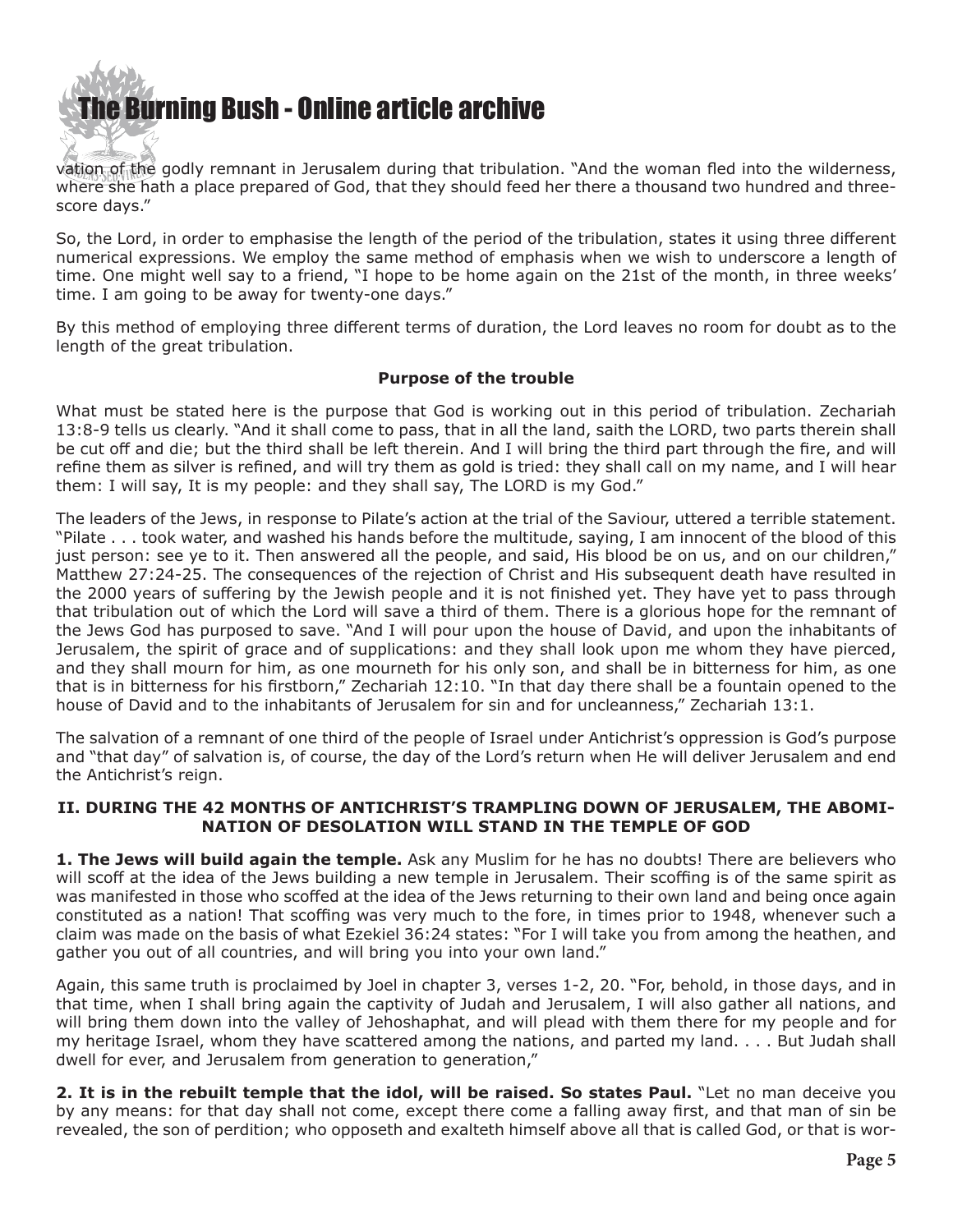## **he Burning Bush - Online article archive**

shipped; so that he as God sitteth in the temple of God, shewing himself that he is God. Remember ye not, that, when I was yet with you, I told you these things? And now ye know what withholdeth that he might be revealed in his time. For the mystery of iniquity doth already work: only he who now letteth will let, until he be taken out of the way. And then shall that Wicked be revealed, whom the Lord shall consume with the spirit of his mouth, and shall destroy with the brightness of his coming: even him, whose coming is after the working of Satan with all power and signs and lying wonders, and with all deceivableness of unrighteousness in them that perish; because they received not the love of the truth, that they might be saved. And for this cause God shall send them strong delusion, that they should believe a lie: that they all might be damned who believed not the truth, but had pleasure in unrighteousness," 2 Thessalonians 2:3-12.

The phrase, "the temple of God" has never been employed in the Bible of any building other than that structure associated with the worship of Jehovah.

**3. It is thus that the devil will seek to establish his kingdom centred in that city which God, in Psalm 46:4, has called His own.** " . . . the city of God, the holy place of the tabernacles of the most High."

This is the purpose of the devil. I believe his ambitions, his arrogance and his final doom are clearly stated in Isaiah 14:12-15. "How art thou fallen from heaven, O Lucifer, son of the morning! how art thou cut down to the ground, which didst weaken the nations! For thou hast said in thine heart, I will ascend into heaven, I will exalt my throne above the stars of God: I will sit also upon the mount of the congregation, in the sides of the north: I will ascend above the heights of the clouds; I will be like the most High. Yet thou shalt be brought down to hell, to the sides of the pit."

So will end the machinations and wicked tyranny of this arch imposter and usurper. "And the devil that deceived them was cast into the lake of fire and brimstone, where the beast and the false prophet are, and shall be tormented day and night for ever and ever," Revelation 20:10.

#### **III. DESPITE THE DEVIL'S DOMINANCE OF JERUSALEM, DURING THE TIME OF THE GREAT TRIB-ULATION, GOD WILL MAINTAIN HIS WITNESS**

At the very time of Antichrist's brief supremacy in Jerusalem, God will raise up two great witnesses. "And I will give power unto my two witnesses, and they shall prophesy a thousand two hundred and threescore days, clothed in sackcloth. These are the two olive trees, and the two candlesticks standing before the God of the earth. And if any man will hurt them, fire proceedeth out of their mouth, and devoureth their enemies: and if any man will hurt them, he must in this manner be killed. These have power to shut heaven, that it rain not in the days of their prophecy: and have power over waters to turn them to blood, and to smite the earth with all plagues, as often as they will," Revelation 11:3-6. That these events will take place in Jerusalem is made clear in the verse 8. "And their dead bodies shall lie in the street of the great city, which spiritually is called Sodom and Egypt, where also our Lord was crucified."

**1. It will be a witness accompanied by great miracles.** They will be endued by the Holy Ghost and perform wonderful miracles, Revelation 11:3-6. They are men endued with the power of the Holy Ghost therefore the Holy Spirit has not been removed from the earth during the "great tribulation" as the advocates of the "secret rapture' would claim. In truth, there is no removing of the saints of God nor the Holy Ghost from the earth prior to the tribulation, as advocated by the disciples of J N Darby. It is utterly without foundation. Rather, the righteous and the wicked will dwell together on this earth as taught by the Saviour in the parable of the Wheat and Tares. "He answered and said unto them, He that soweth the good seed is the Son of man; the field is the world; the good seed are the children of the kingdom; but the tares are the children of the wicked one; the enemy that sowed them is the devil; the harvest is the end of the world (or age); and the reapers are the angels. As therefore the tares are gathered and burned in the fire; so shall it be in the end of this world (or age). The Son of man shall send forth his angels, and they shall gather out of his kingdom all things that offend, and them which do iniquity; and shall cast them into a furnace of fire: there shall be wailing and gnashing of teeth. Then shall the righteous shine forth as the sun in the kingdom of their Father. Who hath ears to hear, let him hear," Matthew 13:37-43. The wicked and righteous "grow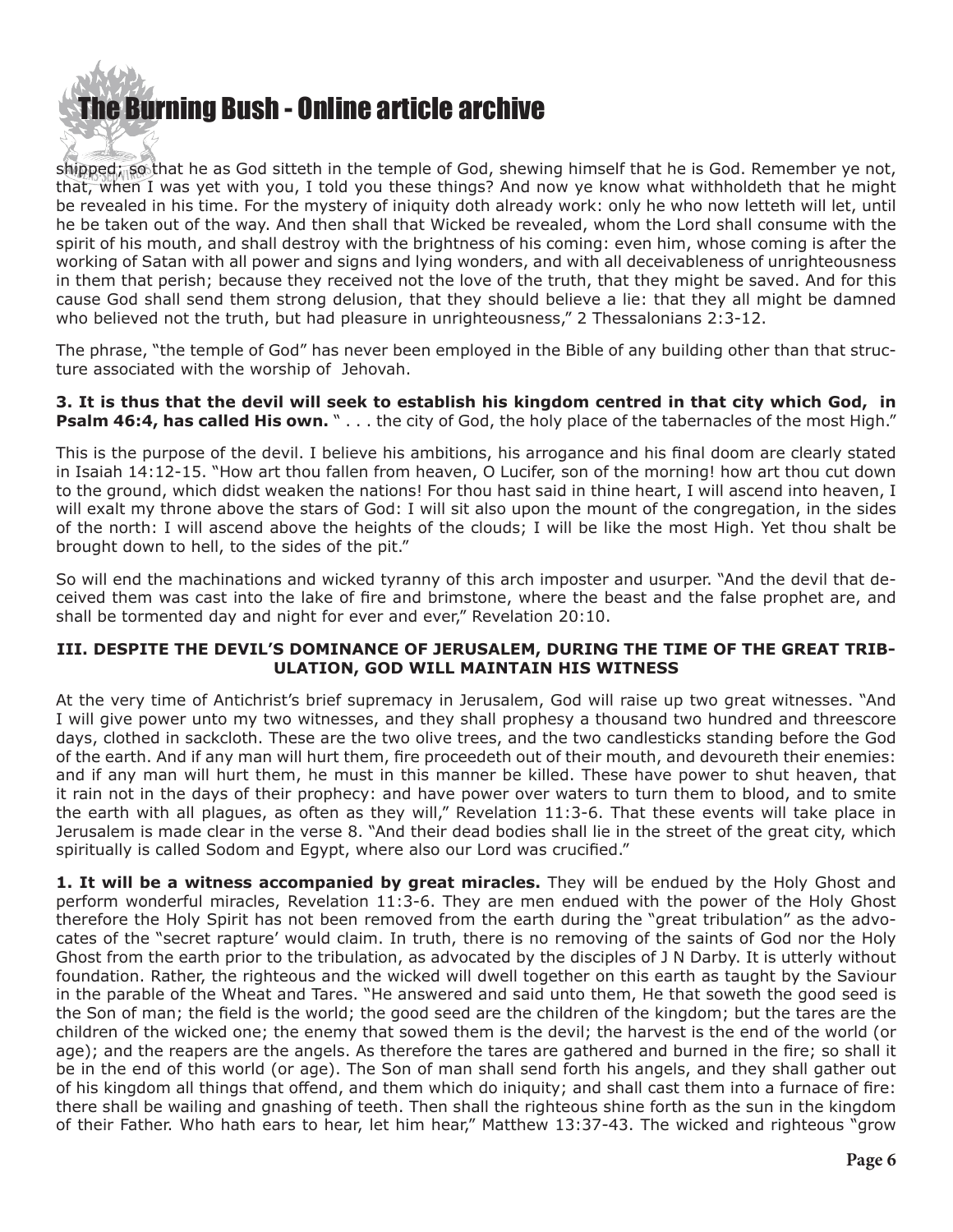# [The Burning Bush - Online article archive](http://www.ivanfoster.net)

together until the harvest: and in the time of harvest I will say to the reapers, Gather ye together first the tares, and bind them in bundles to burn them: but gather the wheat into my barn." There will be no secret separation of the wheat and the tares but both shall continue until the Lord sends His angels forth to gather the wicked from among the righteous!

**2. The two witnesses will be untouchable.** "And if any man will hurt them, fire proceedeth out of their mouth, and devoureth their enemies: and if any man will hurt them, he must in this manner be killed," verse 5.

Such events as those set forth here will, of course, indicate to the believer that the coming of the Lord draws very near indeed. The wonderful, headline-grabbing actions of these two men are to continue for forty two months and then the Lord will return.

**3. In God's time, they will be slain by Antichrist.** "And when they shall have finished their testimony, the beast that ascendeth out of the bottomless pit shall make war against them, and shall overcome them, and kill them. And their dead bodies shall lie in the street of the great city, which spiritually is called Sodom and Egypt, where also our Lord was crucified. And they of the people and kindreds and tongues and nations shall see their dead bodies three days and an half, and shall not suffer their dead bodies to be put in graves. And they that dwell upon the earth shall rejoice over them, and make merry, and shall send gifts one to another; because these two prophets tormented them that dwelt on the earth. And after three days and an half the Spirit of life from God entered into them, and they stood upon their feet; and great fear fell upon them which saw them. And they heard a great voice from heaven saying unto them, Come up hither. And they ascended up to heaven in a cloud; and their enemies beheld them. And the same hour was there a great earthquake, and the tenth part of the city fell, and in the earthquake were slain of men seven thousand: and the remnant were affrighted, and gave glory to the God of heaven," Revelation 11:7-13.

Antichrist could not move against these witnesses until they had "finished their testimony." There was a hedge around them like that which protected Job. "Then Satan answered the LORD, and said, Doth Job fear God for nought? Hast not thou made an hedge about him, and about his house, and about all that he hath on every side? thou hast blessed the work of his hands, and his substance is increased in the land," Job 1:9-10.

God is on the throne, even in the day of the devil's ascendancy! Fear not Christian, God's cause shall prevail.

But sinner please note that even then, in the hour of the devil's apparent triumph, there will be evidence of the futility of man's rebellion. God will raise His two witnesses from the dead and strike the perpetrators with judgment. "And the same hour was there a great earthquake, and the tenth part of the city fell, and in the earthquake were slain of men seven thousand: and the remnant were affrighted, and gave glory to the God of heaven." Sinner take heed!

#### **IV. IT IS TO JERUSALEM THAT CHRIST WILL RETURN**

This blighted city, so rent by conflict and grief today and even more so in times to come, will be the setting for the greatest and most glorious event in the history of mankind - the coming of Christ "in the clouds of heaven with power and great glory," Matthew 24:30. He will return to the very spot from which He departed, unlamented except for a few believers. "This same Jesus . . . shall so come in like manner as ye have seen him go into heaven," Acts 1:11. This departure took place on the outskirts of Jerusalem in full view of the city. In like fashion Christ shall come again. So saith the Scriptures!

**1. Do not believe that God has finished with the people of Israel.** There are those who fly in the face of God's Word and say that He has!! How wrong they are! Listen to God's Word. "I say then, Hath God cast away his people? God forbid," Romans 11:1. Again, read God's Word. "For if thou wert cut out of the olive tree which is wild by nature, and wert graffed contrary to nature into a good olive tree: how much more shall these, which be the natural branches, be graffed into their own olive tree? For I would not, brethren, that ye should be ignorant of this mystery, lest ye should be wise in your own conceits; that blindness in part is happened to Israel, until the fulness of the Gentiles be come in. And so all Israel shall be saved: as it is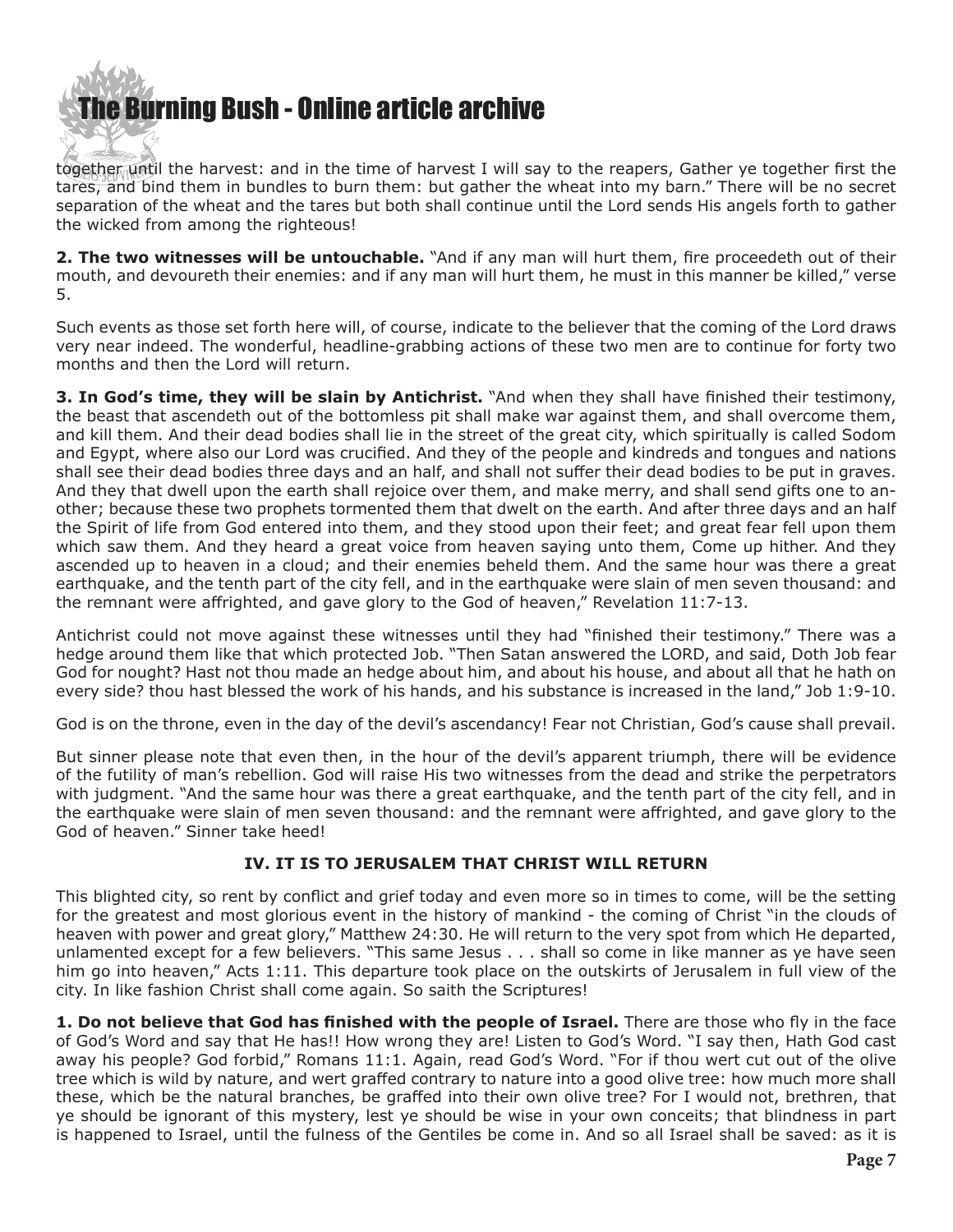

written, There shall come out of Sion the Deliverer, and shall turn away ungodliness from Jacob: for this is my covenant unto them, when I shall take away their sins," Romans 11:24-27.

Just the other day in my daily reading, I read from 1 Chronicles 16:13-18. "O ye seed of Israel his servant, ye children of Jacob, his chosen ones. He is the LORD our God; his judgments are in all the earth. Be ye mindful always of his covenant; the word which he commanded to a thousand generations; even of the covenant which he made with Abraham, and of his oath unto Isaac; and hath confirmed the same to Jacob for a law, and to Israel for an everlasting covenant, Saying, Unto thee will I give the land of Canaan, the lot of your inheritance," 1 Chronicles 16:13-18. God has not forsaken His people though for a time He has withdrawn His light and blessing. He will return unto them again with great mercy. "Fear not; for thou shalt not be ashamed: neither be thou confounded; for thou shalt not be put to shame: for thou shalt forget the shame of thy youth, and shalt not remember the reproach of thy widowhood any more. For thy Maker is thine husband; the LORD of hosts is his name; and thy Redeemer the Holy One of Israel; the God of the whole earth shall he be called. For the LORD hath called thee as a woman forsaken and grieved in spirit, and a wife of youth, when thou wast refused, saith thy God. For a small moment have I forsaken thee; but with great mercies will I gather thee. In a little wrath I hid my face from thee for a moment; but with everlasting kindness will I have mercy on thee, saith the LORD thy Redeemer," Isaiah 54:4-8.

**2. His coming again will result in their conversion.** We have already noted this but it is worth considering again, is it not?

"And it shall come to pass in that day, that I will seek to destroy all the nations that come against Jerusalem. And I will pour upon the house of David, and upon the inhabitants of Jerusalem, the spirit of grace and of supplications: and they shall look upon me whom they have pierced, and they shall mourn for him, as one mourneth for his only son, and shall be in bitterness for him, as one that is in bitterness for his firstborn. In that day shall there be a great mourning in Jerusalem, as the mourning of Hadadrimmon in the valley of Megiddon. And the land shall mourn, every family apart; the family of the house of David apart, and their wives apart; the family of the house of Nathan apart, and their wives apart; the family of the house of Levi apart, and their wives apart; the family of Shimei apart, and their wives apart; all the families that remain, every family apart, and their wives apart. In that day there shall be a fountain opened to the house of David and to the inhabitants of Jerusalem for sin and for uncleanness," Zechariah 12:9-13:1.

**3. Thus will be ushered in the age of blessedness with Jerusalem at its fount.** "The word that Isaiah the son of Amoz saw concerning Judah and Jerusalem. And it shall come to pass in the last days, that the mountain of the LORD'S house shall be established in the top of the mountains, and shall be exalted above the hills; and all nations shall flow unto it. And many people shall go and say, Come ye, and let us go up to the mountain of the LORD, to the house of the God of Jacob; and he will teach us of his ways, and we will walk in his paths: for out of Zion shall go forth the law, and the word of the LORD from Jerusalem. And he shall judge among the nations, and shall rebuke many people: and they shall beat their swords into plowshares, and their spears into pruninghooks: nation shall not lift up sword against nation, neither shall they learn war any more. O house of Jacob, come ye, and let us walk in the light of the LORD," Isaiah 2:1-5.

"And it shall come to pass, that every one that is left of all the nations which came against Jerusalem shall even go up from year to year to worship the King, the LORD of hosts, and to keep the feast of tabernacles. And it shall be, that whoso will not come up of all the families of the earth unto Jerusalem to worship the King, the LORD of hosts, even upon them shall be no rain. And if the family of Egypt go not up, and come not, that have no rain; there shall be the plague, wherewith the LORD will smite the heathen that come not up to keep the feast of tabernacles. This shall be the punishment of Egypt, and the punishment of all nations that come not up to keep the feast of tabernacles. In that day shall there be upon the bells of the horses, HOLINESS UNTO THE LORD; and the pots in the LORD'S house shall be like the bowls before the altar. Yea, every pot in Jerusalem and in Judah shall be holiness unto the LORD of hosts: and all they that sacrifice shall come and take of them, and seethe therein: and in that day there shall be no more the Canaanite in the house of the LORD of hosts," Zechariah 14:16-21.